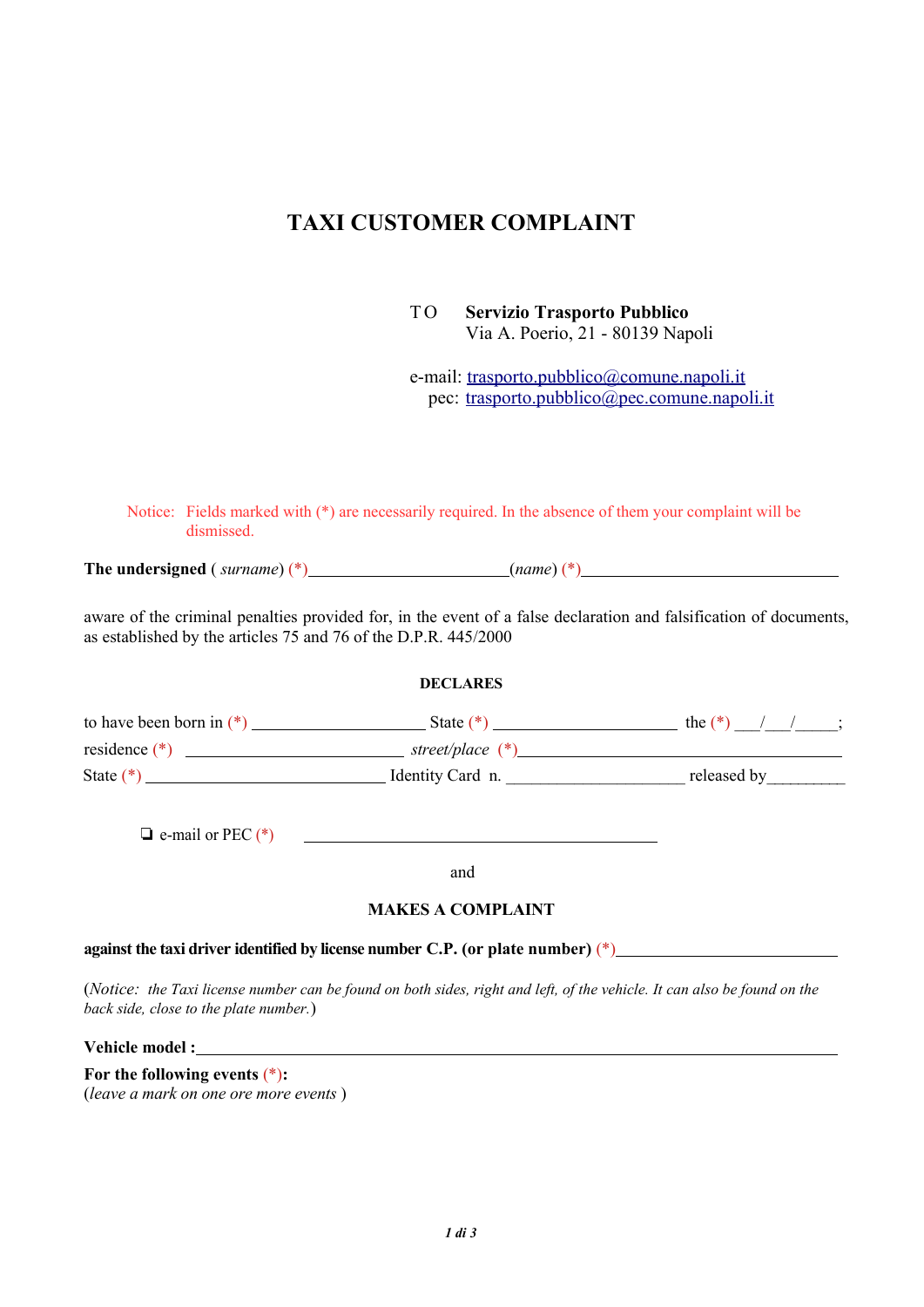| Q      | The driver stopped the ride and unloaded the passengers for no good reason                                                               |
|--------|------------------------------------------------------------------------------------------------------------------------------------------|
|        | Il conducente ha interrotto la corsa e scaricato il passeggero senza valido motivo                                                       |
| O      | The driver has chosen the customers to take on board instead of respecting the line<br>order                                             |
|        | Il conducente ha scelto i clienti da prendere a bordo                                                                                    |
| D      | The driver refused to take the passenger on board after asking for the destination                                                       |
|        | Il conducente si è rifiutato di prendere a bordo il passeggero dopo aver chiesto la<br>destinazione                                      |
| $\Box$ | The driver behaved vulgarly and violently towards the passengers                                                                         |
|        | Il conducente si è comportato in modo volgare e violento verso il passeggero                                                             |
| $\Box$ | The driver did not comply with the passenger's requests (not to smoke, turn off the<br>music, etc.)                                      |
|        | Il conducente non ha aderito alle richieste del passeggero (non fumare, spegnere la<br>musica, ecc.)                                     |
| D      | The driver had a dangerous driving behavior                                                                                              |
|        | Il conducente ha avuto una condotta di guida pericolosa                                                                                  |
| D      | The seats of the vehicle were dirty                                                                                                      |
|        | L'interno del veicolo era sporco                                                                                                         |
| $\Box$ | The driver did not follow the cheapest route<br>(it does not apply in case of specific request by the passengers)                        |
|        | Il conducente non ha seguito il percorso più economico per giungere a destinazione (salvo richiesta specifica del passeggero)            |
| D      | The fare table was not available inside the vehicle                                                                                      |
|        | All'interno del veicolo non era disponibile il tariffario                                                                                |
| D.     | The driver requested a higher fare than the one indicated by the taximeter <i>(including</i><br>supplements)                             |
|        | Il conducente ha richiesto una tariffa più alta di quella indicata dal tassametro<br>(incluso eventuali supplementi)                     |
| $\Box$ | The taximeter was already on before the passenger boarded<br>(it does not apply if the taxy has been called by telephone, radiotaxi etc) |
|        | Il tassametro era già in funzione prima della salita del passeggero (escluso per<br>chiamata telefonica parcheggio e radiotaxi)          |
| D      | The driver, despite the passenger's request, has not issued a complete receipt                                                           |
|        | Il conducente, nonostante richiesta del passeggero, non ha rilasciato la ricevuta<br>completa di tutti i dati                            |
| Q      | The driver, despite the passenger's request, did not adopt the predetermined fare                                                        |
|        | Il conducente, nonostante richiesta del passeggero, non ha adottato la tariffa<br>predeterminata                                         |